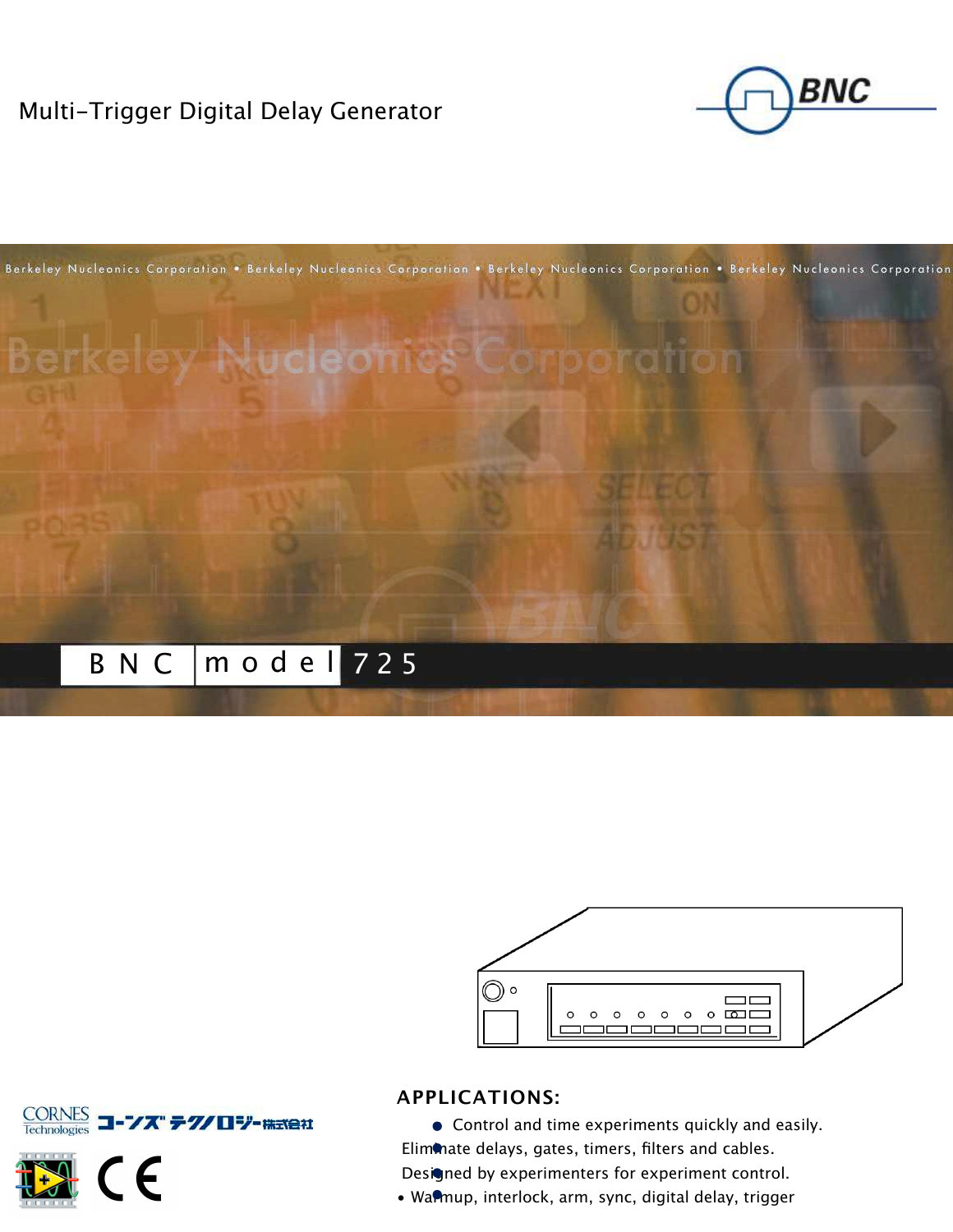# B N C  $\mid$  m o d e l  $\mid$  7 2 5

#### **Overview**

**Researchers and system integrators, needing controls and diagnostics for their experiments and systems, are regularly forced to build from scratch or to piece together several boxes. Many hours are spent learning the idiosyncrasies of each box and how to properly couple boxes to each other. Each box has its own programming protocol. Valuable time is lost to tracking connections, taming noisy signals, adjusting timing on multiple boxes and other aggravating chores. Now one box will eliminate much of this.** 



**The Model 725 coordinates, integrates and synchronizes complicated setups, simply, reliably and affordably. Featuring eight timing channels with programmable logic, unique timing modes and 10 ns resolution, the Model 725 outperforms a rack full of instruments, specialized boxes, filters and cables. Inputs can be logic signals, switches, transducers, interlocks, computer commands and gauges. The Model 725 can be programmed and controlled easily via Labview or Windows. It contains sophisticated logic, gating and filtering. It has eight inputs, eight outputs and eight separate timers.** 

### **A Rack Full of Timing in a Single Box**

**With a single Model 725 you can synchronize cameras, lasers, shutters, choppers, solenoids, igniters, etc. You can even employ safety interlocks and switches. A wide variety of operating modes facilitate operation without jumper cables or external logic.**

**Each of the eight logic channels can operate independently. It can function as a clock, delayed trigger, counter, and more, all with 10 ns resolution and programmable trigger logic. You may use its internal clock or your own external clock (where you can control several Model 725's from the same timebase). You may also select the timebase that a channel uses – external or internal. What's more, the Model 725 brings you functions that are simply not available elsewhere. "Dynamic delay triggering" lets you reliably capture elusive phenomena, changing its delay after a real-time measurement. This unique mode lets you control uncertain timing situations, such as synchronizing a flash lamp to a passing projectile, or timing the spark in a cyclic combustion system. Another mode, "false-trigger suppression", helps control noisy signals and suppress unwanted triggering. A sweep mode allows incrementing delay with each trigger. A channel can also be triggered N times then stop or it may skip N triggers before providing outputs.**

#### **Eight timers – selectable modes for each**

**The eight digital timing processors may be independently programmed to operate in any of the following modes:**

- ➡ **Delayed-Pulse Mode: a pulse of specified duration after a specified delay**
- ➡ **Dynamically Delayed Pulse Mode: the processor measures the delay between successive inputs, calculates an output pulse delay, then supplies an output pulse after the calculated delay, with < 20 ns uncertainty.**
- ➡ **Toggled Output Mode: the channel toggles output with each trigger signal.**
- ➡ **Noise-Suppression Mode: the processor supplies an output pulse only after its input has remained high for a definable duration. This unique timing mode guards against false triggers by noise glitches.**
- ➡ **Fixed Mode: output is either high or low, regardless of input.**
- ➡ **Passive Mode: output is equal to its input or the inverse of its input.**
- ➡ **Clock Mode: a repetitive pulse train with specified high- and low-state durations up to a frequency of 780 kHz.**
- ➡ **Timer (TDC) Mode: the processor measures, reports and stores the delay between successive inputs, with < 20 ns uncertainty.**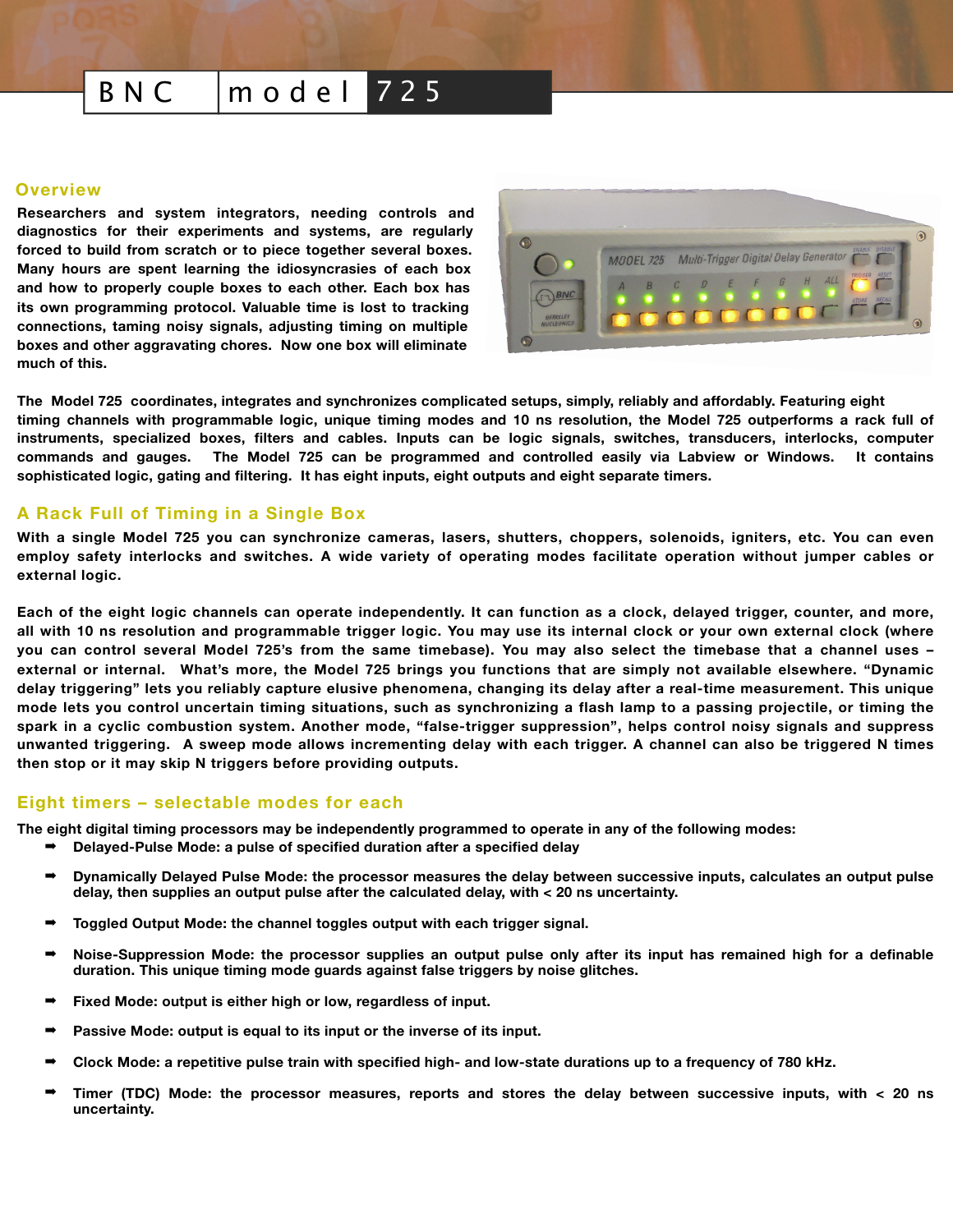# B N C  $\mid$  m o d e l  $\mid$  7 2 5

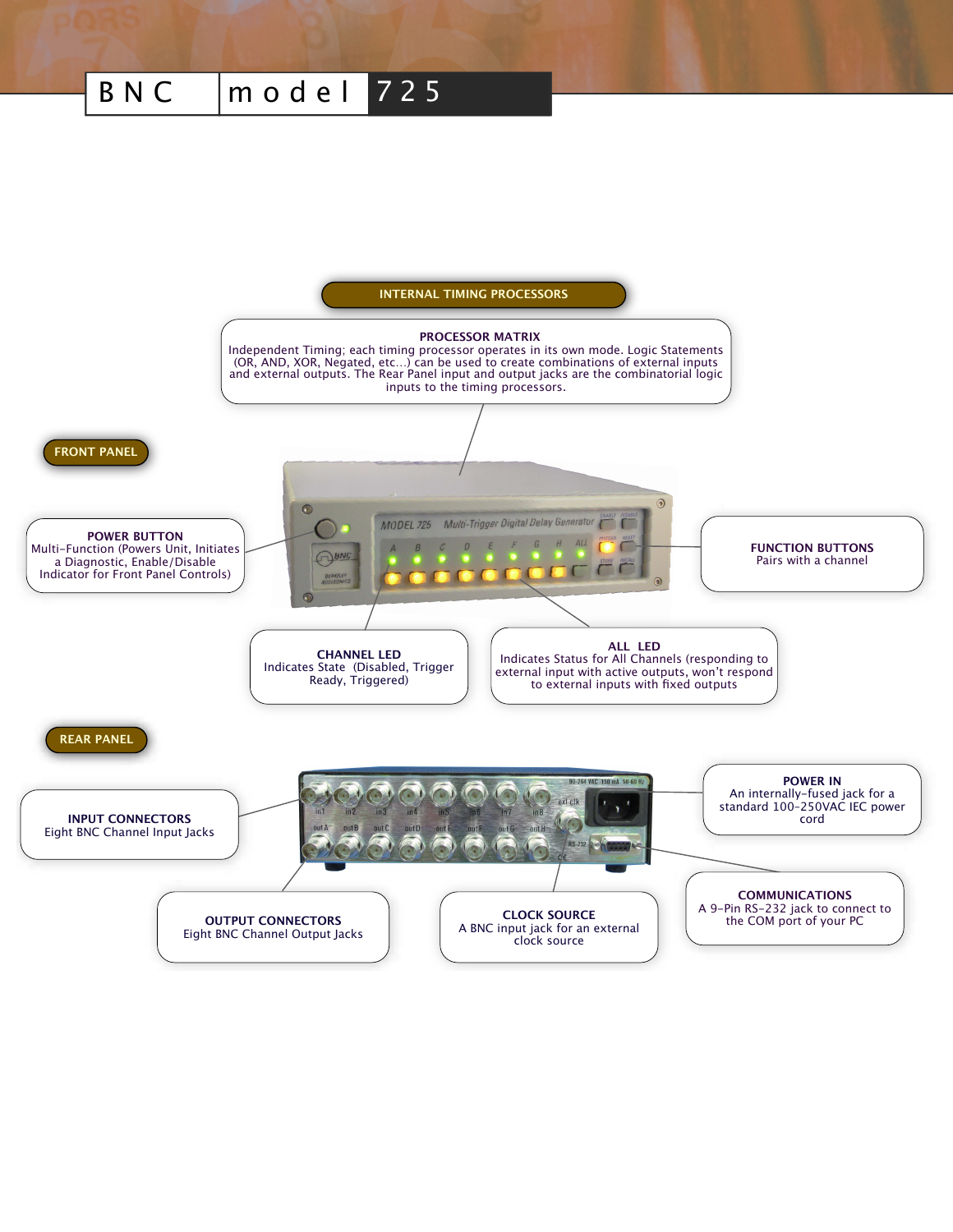# B N C mod e l 725

**The Model 725's logic is engineered for fast data throughput (11 ns) and minimal throughput spread (< 1 ns). It would be difficult to match this performance with external cabling and hard-wired logic.**

#### **Innovative Software, Unique Controller**

**The Model 725 hardware controller can operate in stand-alone mode or via computer control. The computer control system uses its own user-friendly software, timerPRO, or LabView,™ both tested and proven in many experiments. timerPRO makes it easy to create sophisticated control schemes from your PC. With the Model 725 linked to your computer, you'll quickly program, refine and expand experiments. Using stand-alone mode, you can store and recall up to 64 complete settings, then trigger and monitor an experiment from the Model 725's front panel. You'll have the flexibility to design experiments offline, then to embed the controller in your test environment for "set and forget" operation. The firmware in the Model 725 is field upgradeable, allowing access to new timing modes and capabilities as they become available.** 

#### **timerPRO's GUI - The Windows User Interface opening window.**

| <b>Berkeley Nucleonics Corp - timerPRO</b><br>$\mathcal{A}^{\mathcal{O},\mathcal{O}}$                                                                                                                                                                         |                    |  |
|---------------------------------------------------------------------------------------------------------------------------------------------------------------------------------------------------------------------------------------------------------------|--------------------|--|
| File Edit View Channels Program Help                                                                                                                                                                                                                          |                    |  |
| <b>ABCDGGGdB</b>                                                                                                                                                                                                                                              |                    |  |
| All channels using internal 100 MHz time base.                                                                                                                                                                                                                |                    |  |
| Channel A:<br>Delayed pulse: Delay after trigger 1.000 us then pulse output 10.000 us.<br>Triggering options: Trigger on rising edge. Unlimited retriggering.<br>Trigger Input Logic:<br>$inA = in1$ :                                                        |                    |  |
| Channel B:<br>Delayed pulse: Delay after trigger 20,000 us then pulse output 10,000 us.<br>Triggering options: Trigger on rising edge. Unlimited retriggering.<br>Sweep pulse delay by 10,000 us<br>Trigger Input Logic:<br>$\overline{m}B = \overline{m}1$ : |                    |  |
| Channel C:<br>Free-running clock: High duration: 10,000 us; low duration: 10,000 us.                                                                                                                                                                          |                    |  |
| Channel D:<br>Fix output high.                                                                                                                                                                                                                                |                    |  |
| Working online<br>No tasks remaining.                                                                                                                                                                                                                         | For Help, press F1 |  |

*timerPRO displays each Channel's properties – its clock source, the timing mode, its output configuration and its input logic configuration.*

## **A controller that also provides Digital Delays**

**Delay generators have been available for years. They use a single trigger with a common clock to synchronize multiple events and cannot be retriggered until the completion of the longest timed event. The Model 725 uses 8 triggers and 8 timers and 8 outputs. The triggering of each of these timers is independent of the other timers. The triggers can be logical combinations of inputs and outputs – AND's, OR's, XOR's and Negated. Also any number of timers can be triggered together to function as a traditional multi-channel digital delay generator.**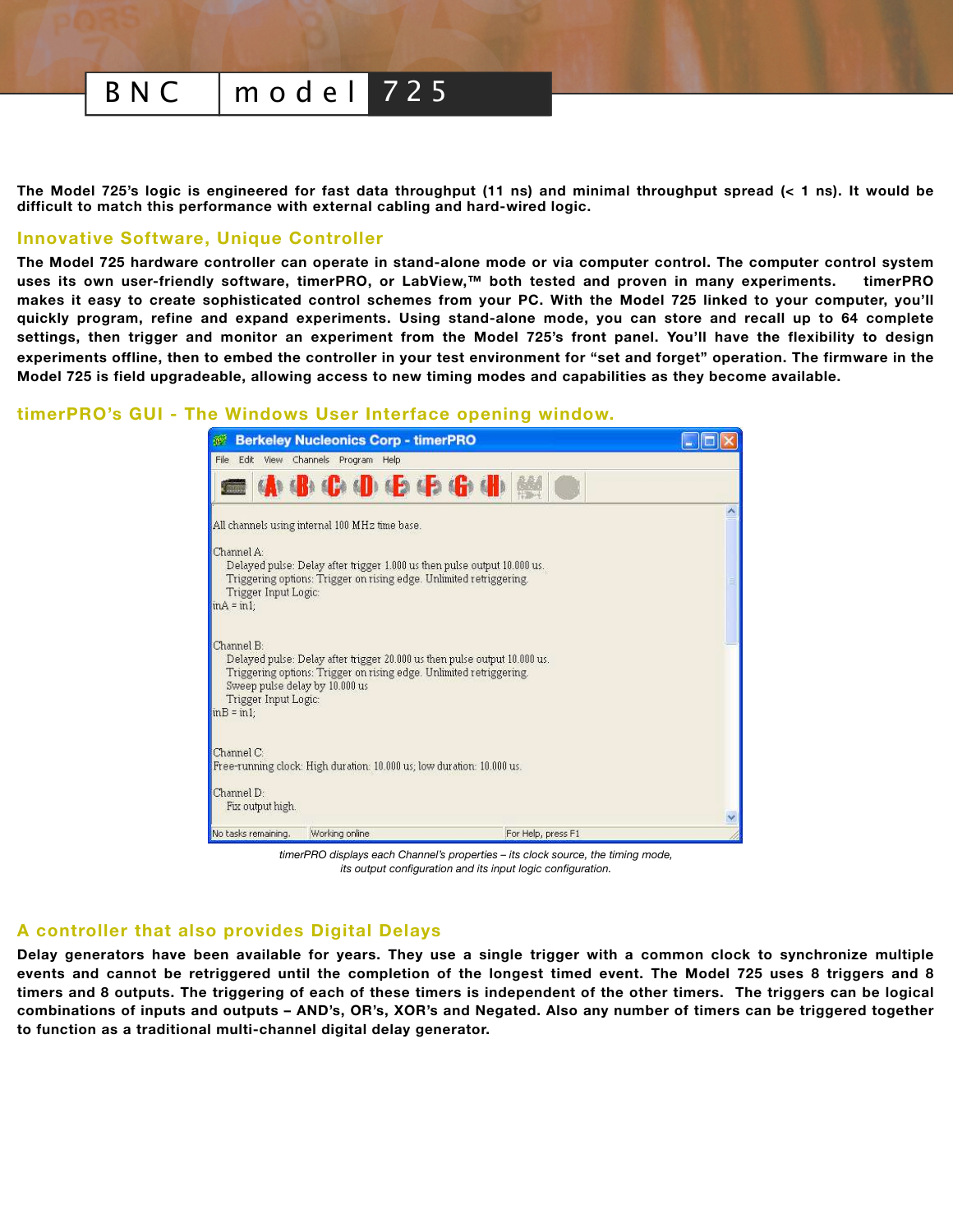# B N C mod e l 725

#### **Simplified Programming**

**Both Labview drivers and an embedded compiled software package "timerPRO" make it easy to create control schemes. The Windows® user interface lets you program each experiment, channel by channel. You can set all logic using C-style syntax for quick composition. Onboard diagnostics and debugging, and extensive Help files, tutorials and sample files will help you get started quickly. LabView drivers are available for easy integration with other lab equipment.** 

**See examples of a Channel Menu and a User File below. Note the Functions within each channel include: Enable/Disable inputs or outputs, Skip N triggers before channel triggers, Retrigger N times and then stop, Alert Computer upon completion of the cycle, Sweep - select the delay increment with each trigger**

| <b>Channel C</b>                                                                             |                |  |  |  |
|----------------------------------------------------------------------------------------------|----------------|--|--|--|
| <b>Timing mode</b><br>Delayed pulse after trigger                                            |                |  |  |  |
| Triggering Sweep<br>Logic<br>Delay                                                           |                |  |  |  |
| Delay after trigger:<br>193.075<br><b>us</b>                                                 | Enable         |  |  |  |
| Duration of Pulse:<br>$\sqrt{6}$<br>us<br>$\overline{4}$                                     | <b>Disable</b> |  |  |  |
| <b>Until Reset</b><br>Reset<br>Inverted output (pulse from high to low)                      |                |  |  |  |
| <b>Notes</b>                                                                                 |                |  |  |  |
| Trigger flash lamps to coincide with arrival<br>of hypersonic projectile<br>Force<br>Trigger |                |  |  |  |
| OK<br>Apply<br>Cancel                                                                        |                |  |  |  |

*Tabs for Channel Settings: 1. Logic sets combinatorial logic for timers. 2. Delay selects delay, width, inverted pulse. 3. Triggering can be normal, skip N triggers, retrigger N times. 4. Sweep selects delay increment per trigger.* 

#### **Some applications examples**

#### **Fluid dynamics:**

**In a two-pulse experiment, two lasers were fired in rapid succession to illuminate and capture successive snapshots of a high speed fluid flow. The Model 725 handled all aspects of the experiment, from warming up the lasers to precisely timing the nanosecond- scale pulses. Using the Model 725's onboard logic, the experimenters implemented special "alignment" and "calibration" modes for preparing the experiment and "laser ready" interlocks for safety.**

#### **High speed gas flow:**

**A combustion-driven shock tube was used to study high speed gas flows. The Model 725 was the heart of the experiment, taking charge of ignition, pressure sensing, detonation, laser timing, data acquisition and more.**

**Inputs: Control panel switches, pressure transducers, accelerometers, ionization gauges, safety interlock, computer commands Outputs: Shutter, Camera, Laser Flashlamp, Laser Q-Switch, Data Acquisition, Oscilloscope, Diaphragm Burster, Igniter**